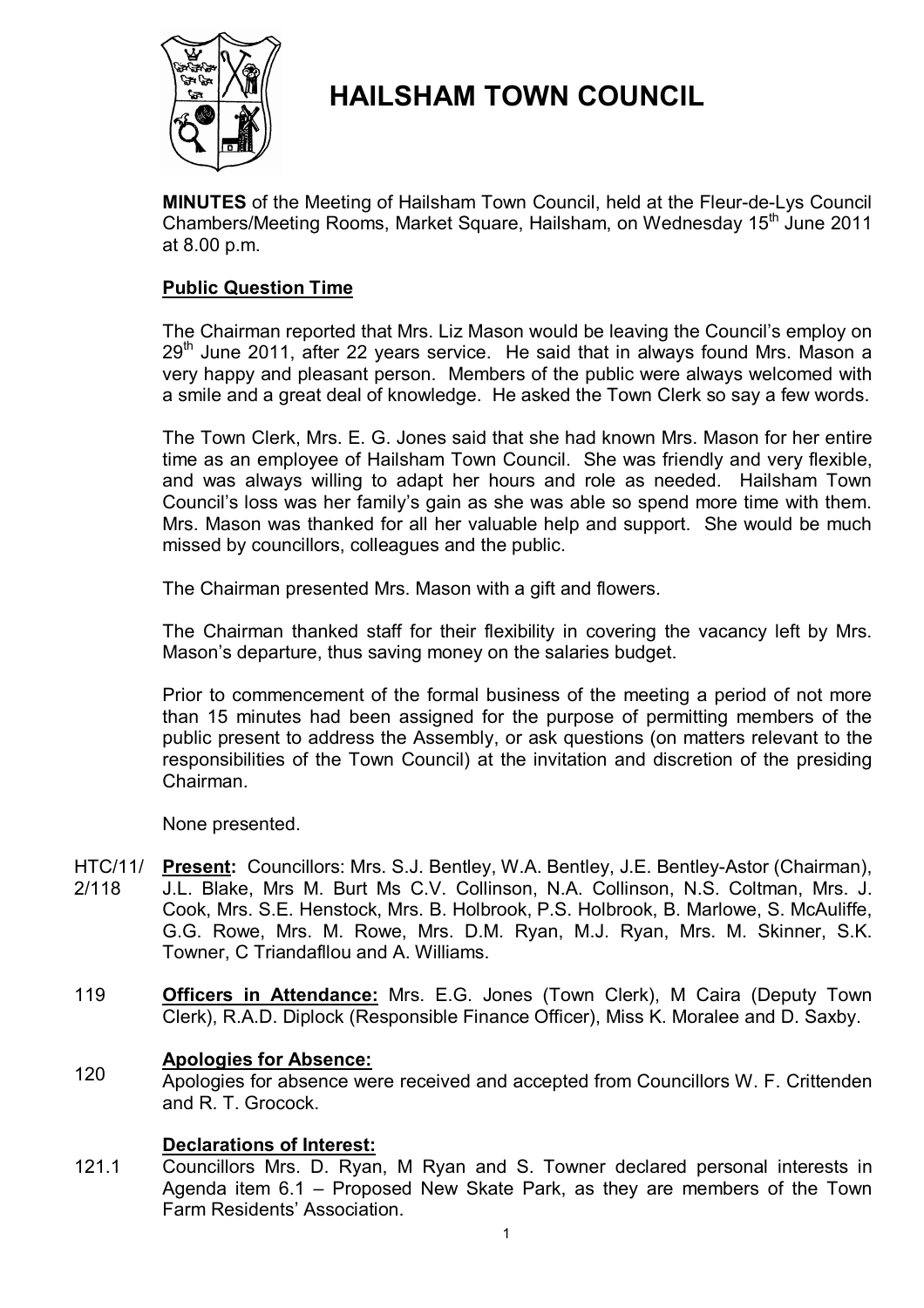121.2 Councillor J. Blake declared a personal interest in agenda items 5.8 – Community Hall Loan and 12 – Trust Representation as he is a Trustee of the War Memorial Institute **Trust** 

### **Confirmation of Previous Minutes**

122 **RESOLVED** that the Minutes and Reports of the Annual Meeting of the Hailsham Town Council (Ref: HTC/AM/11/100-117) held on  $16<sup>th</sup>$  May 2011, as printed and circulated, may be taken as read, confirmed as a correct record, and signed by the Chairman.

#### **Matters Arising**

- 123 Minute HTC/AM/11/106: Committee and Panels
- 123.1 Councillor A. Williams proposed that all other Committees be dissolved and matters of importance be brought to a meeting of the full Council.

Councillor G. Rowe stated that it was strange that the new Council had not tried the current system of standing committees, as the system works very well, He thought a change would be a disservice to the public.

Councillor P. Holbrook concurred.

Councillors S. Towner, S. McAuliffe, M. Ryan, W. Bentley and Mrs. S. J. Bentley spoke in favour of Councillor Williams' proposition.

123.2 Councillor Mrs. S. J. Bentley stated that Councillor Mrs. M. Burt had replaced Councillor A. Williams as a member of the Planning and Development Committee and Councillor M. Ryan had been elected as Vice-Chairman of that Committee

#### **Appointment of a Finance and Budget Oversight Committee**

124 **RESOLVED** that, in accordance with Standing Order No. 24, a Finance and Budget Oversight Committee be appointed as follows:

> a) Seven seats comprising 3 Conservative party members, 1 Hailsham Independent Group member and Liberal Democrat member, plus the Chairman and Vice-Chairman of the Council.

> b) The nominated members be Councillors J. Bentley-Astor, N. Coltman, N. Collinson, R. Grocock, G. Rowe and C. Triandafyllou. The Liberal Democrat nominee would be notified to the Town Clerk.

c) The Chairman would be appointed at the first meeting of the Committee.

d) The Vice-Chairman would be appointed at the first meeting of the Committee.

e) A meeting of the newly appointed committee would be called as soon as possible and the committee would prepare draft Terms of Reference to be considered for approval at the next meeting of the full Council on  $13<sup>th</sup>$  July 2011.

#### 125 **Accounts and Audit**

#### **End of Year Balances**

126 **RESOLVED** to agree and adopt Summary of committed and brought forward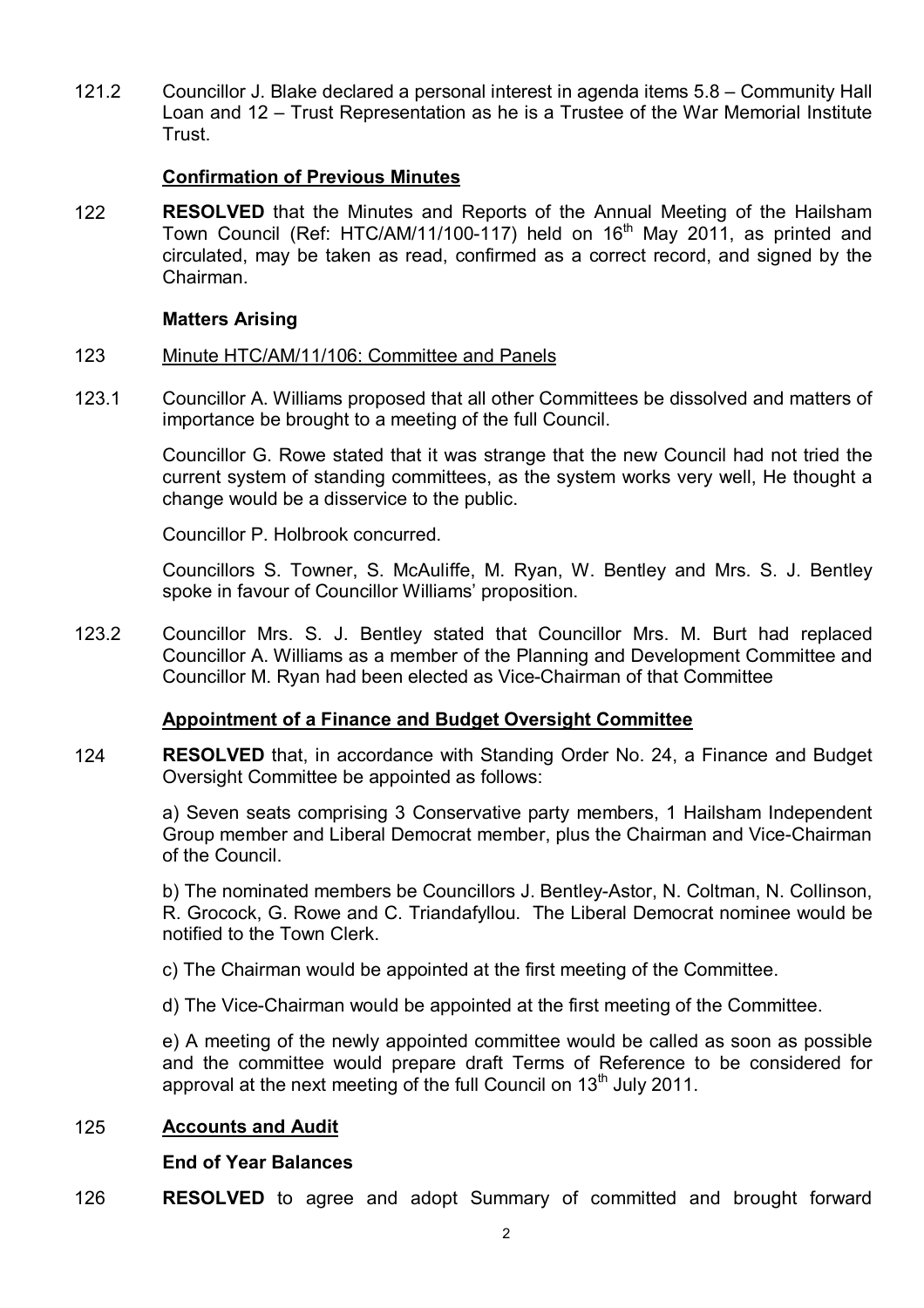balances totalling £143,009.00, as circulated with the agenda, and as Appendix HTC/2/126A to these minutes, and

127 **RESOLVED** to note and adopt the Analysis of Reserves/End of Year Balances totalling £496,711.00 as contained in the end of year accounts submitted to the External Auditors (page 9 of the Annual Statement of Accounts) as circulated with the agenda, and as Appendix HTC/2/127A to these minutes.

### **Periodic Statements and Committee**

128 **RESOLVED** to receive, note and adopt the financial reports as listed below:

- (a) Fund summary as at  $31<sup>st</sup>$  March 2011, as circulated with the agenda, and as Appendix HTC/2/128(a) to these minutes.
- (b) Summary of Nett expenditure 1<sup>st</sup> April 2010 to 31<sup>st</sup> March 2011, as circulated with the agenda, and as Appendix HTC/2/128(b) to these minutes.
- (c) Summary of Income and Expenditure *(in previous committee format)* for the year ending 31<sup>st</sup> March 2011, as circulated with the agenda, and as Appendix HTC/2/128(c) to these minutes.
- (d) List of payments previously certified by a member of the cheque signatory panel amounting to £205,892.84 for payments made during February and March 2011 and £52,484.10 for April 2011 (in accordance with paragraph 3.11 of the Governance and Accountability for Local Councils Practitioners Guide), as circulated with agenda and as Appendix HTC/2/128(d) to these minutes.

### **Internal Audit Report**

#### 129 **RESOLVED**

- (a) To note and adopt the Internal Auditor's Report dated  $27<sup>th</sup>$  April 2011
- (b) To note, approve and adopt the Internal Audit Plan for 2011/12, as circulated with the agenda, and as Appendix HTC/2/129A to these minutes.

# **Exercise of Electors Rights**

- 130 **RESOLVED** to note the programme set by the External Auditors in respect of the Council's accounts for 2010-11
	- (a) Date of public announcement  $-10^{th}$  June 2011
	- (b) Inspection period for Electors  $-27<sup>th</sup>$  June 2011 to 22<sup>nd</sup> July 2011
	- (c) Appointed date for Electors to raise questions with the External Auditors  $25<sup>th</sup>$ July 2011

# **End of Year Balance Statements**

- 131 **RESOLVED** to note and adopt the end of year balance statements in respect of (a) Steam Cleaning Service
	- (b) Minibus Service
	- (c) Youth Facilities
	- (d) Criminal Damage Report
	- (e) Hailsham in Bloom Sub-Committee

As circulated with the agenda, and as Appendix HTC/2/131(a) to (e) to these minutes.

# **Free Resource Payments**

132 Noted that no payments had been made.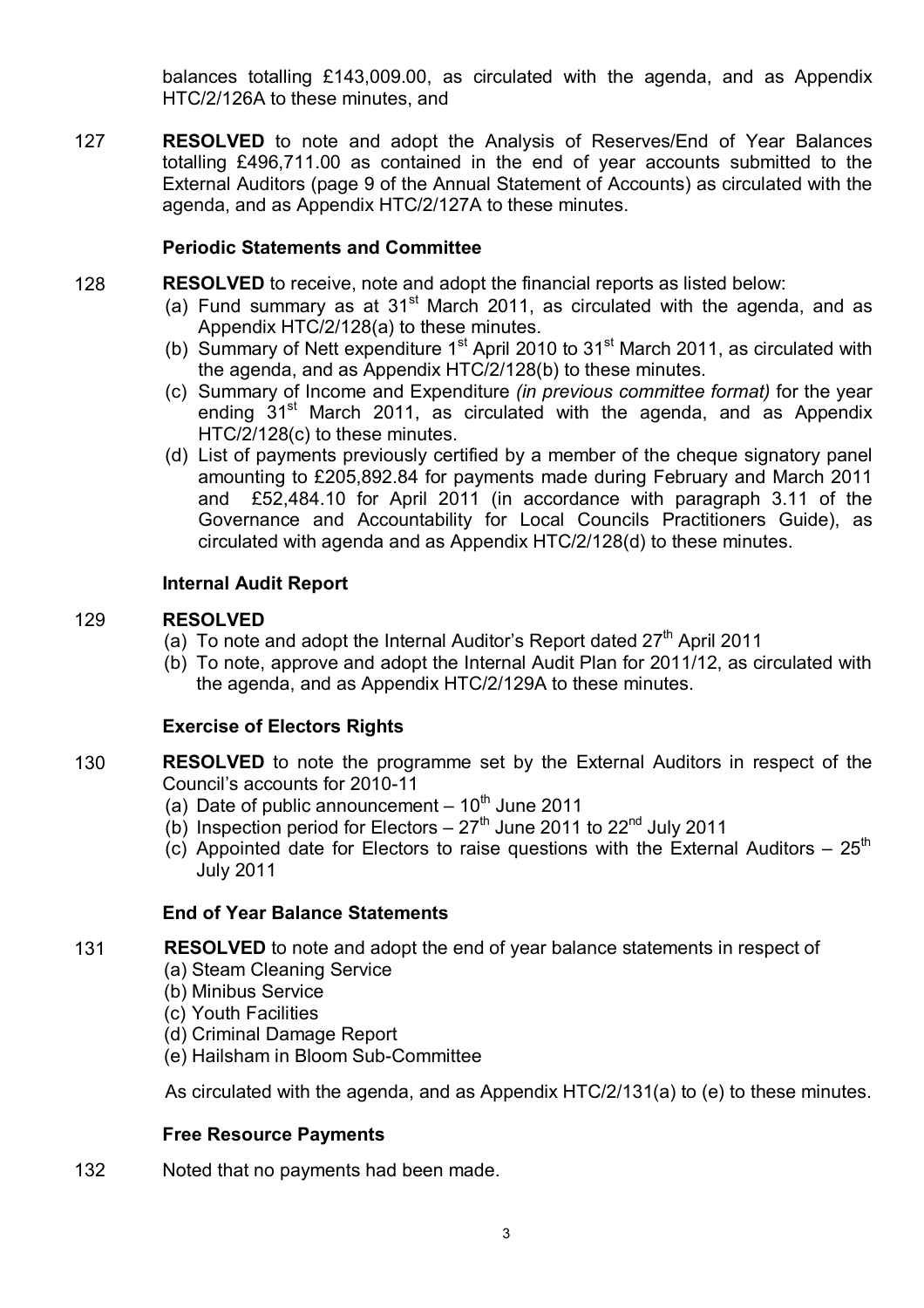#### **Annual Insurance Renewal**

133 **RESOLVED** to note the renewal of the Council's Annual Insurance with Zurich Municipal (year 3 of a 5 year long term agreement) with effect from  $1<sup>st</sup>$  June 2011.

#### **Community Hall Loan**

134 **RESOLVED** to agree the recommendations contained in the report prepared by the Responsible Finance Officer circulated with the agenda and as Appendix HTC/2/134A to these minutes.

#### **Residents' Newsletter: Overdue Payment for Advertising**

135 **RESOLVED** to note the officers' report as circulated with the agenda and as Appendix HTC/2/135A to these minutes, and agree to write off the outstanding debt due to the potential cost which will result from formally recovering the money via the Small Claims Court.

#### **Annual Grants**

- 136.1 **RESOLVED** to note letters of thanks from the following organisations:
	- Hailsham United Junior Football Club; Hailsham Town Football Club; Hailsham & District Sports Alliance; Summerheath Hall Management Committee; 249 Hailsham The Millennium Squadron Air Training Corps; Computer for Charities; Diplocks Community Trust, Hailsham Table Tennis Club; Hailsham Pavilion; Hailsham Tennis Club; Hailsham Cricket Club.
- 136.2 Councillor W. Bentley requested that organisations receiving grants should be requested to provide Hailsham Town Council with a mid-year summary on how the grant has been spent.

#### **Environment and Leisure**

#### Proposed New Skate Park

- 137 **RESOLVED** to accept the recommendation in the officers' report as circulated with the agenda, and as Appendix HTC/2/137A to these minutes, and that £1,500 be allocated from the BMX/Skate Park fund.
- 138 **RESOLVED** to accept the recommendation in the officers' report as circulated with the agenda, and as Appendix HTC/2/138A to these minutes, and that £3,500 from the BMX/Skate Park fund be ring fenced as a contingency fund for this project.

#### New Allotment Site: Redrow Development, Battle Road

- 139.1 **RESOLVED** to accept the recommendation in the officers' report as circulated with agenda, and as Appendix HTC/2/139 to these minutes.
- 139.2 **RESOLVED** that this allotment site be designated for organic gardening only.

#### Hailsham in Bloom Committee

- 140 **RESOLVED** that, in accordance with Standing Order No.24, a Hailsham in Bloom Committee be appointed, as follows:
	- a) The Committee is open to all councillors, but with a minimum of four.
	- b) Councillors Mrs. S.J. Bentley, W. Bentley, J. Bentley-Astor, R Grocock, S.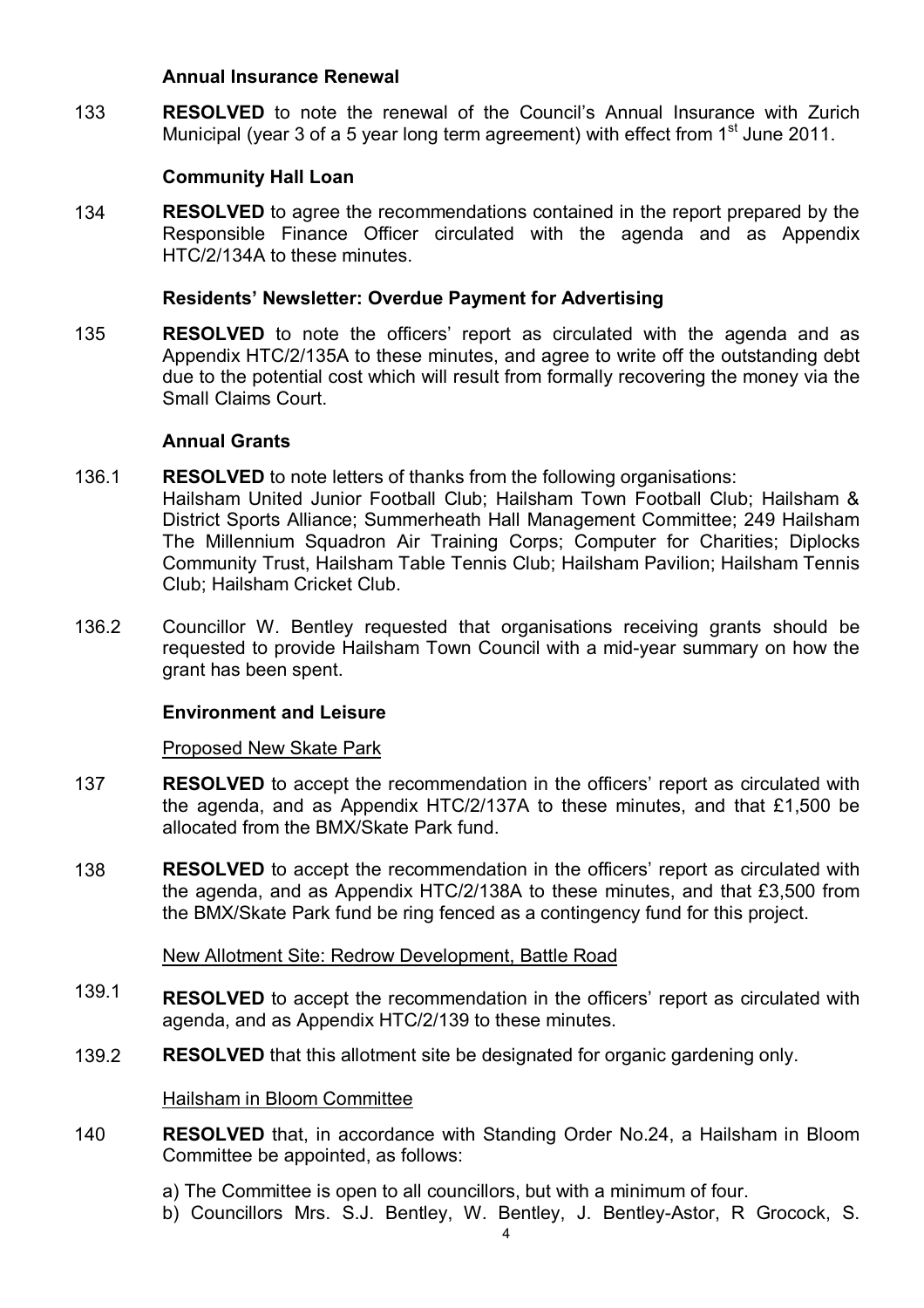McAuliffe and Mrs. M. Rowe be members.

c) That community members be members but without voting rights on expenditure or financial commitments.

d) The committee would prepare draft Terms of Reference to be considered for approval at the next meeting of the full Council on  $13<sup>th</sup>$  July 2011

e) The Chairman and Vice Chairman of the Committee be elected at the first meeting of the Committee

### **Christmas Festivities 2011**

Funfair

141 **RESOLVED** not to agree to the request for a funfair in Hailsham High Street on Friday 16<sup>th</sup> December 2011.

Christmas Tree

142 **RESOLVED** to purchase and erect a traditional Christmas tree from a sustainable source in Vicarage Field; and that the Tree of Light is disposed of.

# **Quality Bus Partnership**

#### 143 **RESOLVED** to

- (a) support continuance of this project as set out in the officers' report circulated with the agenda, and as Appendix HTC/2/143A to these minutes; and
- (b) that a Working Group be formed comprising Councillors Mrs. J. Cook, B. Marlowe, Mrs. M. Skinner and Councillors W. Bentley and R. Thomas sitting as East Sussex County Councillors.

# **Hailsham High Street**

144 **RESOLVED** that Councillor S. McAuliffe be appointed to liaise with the town's Chamber of Commerce, retailers, landlords, property agents, East Sussex County Council and Wealden District Council to identify problems and possible solutions to the current depressed state of the High Street, and report back to Council; and that the Town Clerk nominates an officer to work on this project with Councillor McAuliffe.

#### **Trustee Representation**

145 **RESOLVED** to consider the officers' report as circulated with the agenda and as Appendix HTC/11/2/145A to these minutes; and the political group leaders submit options to the Town Clerk to prepare a report to the next Council meeting on  $13<sup>th</sup>$ July 2011.

# **Staff Matters**

Notices of Retirement

146 **RESOLVED** to note that the following members of staff have given formal notice of retirement:

> Mrs. E. Mason will retire on 29<sup>th</sup> June 2011, after 22 years service. Mr. R. Diplock will retire at the end of September 2011, after 17 years service. Mrs. E. Jones will retire at the end of November 2011, after 31 years service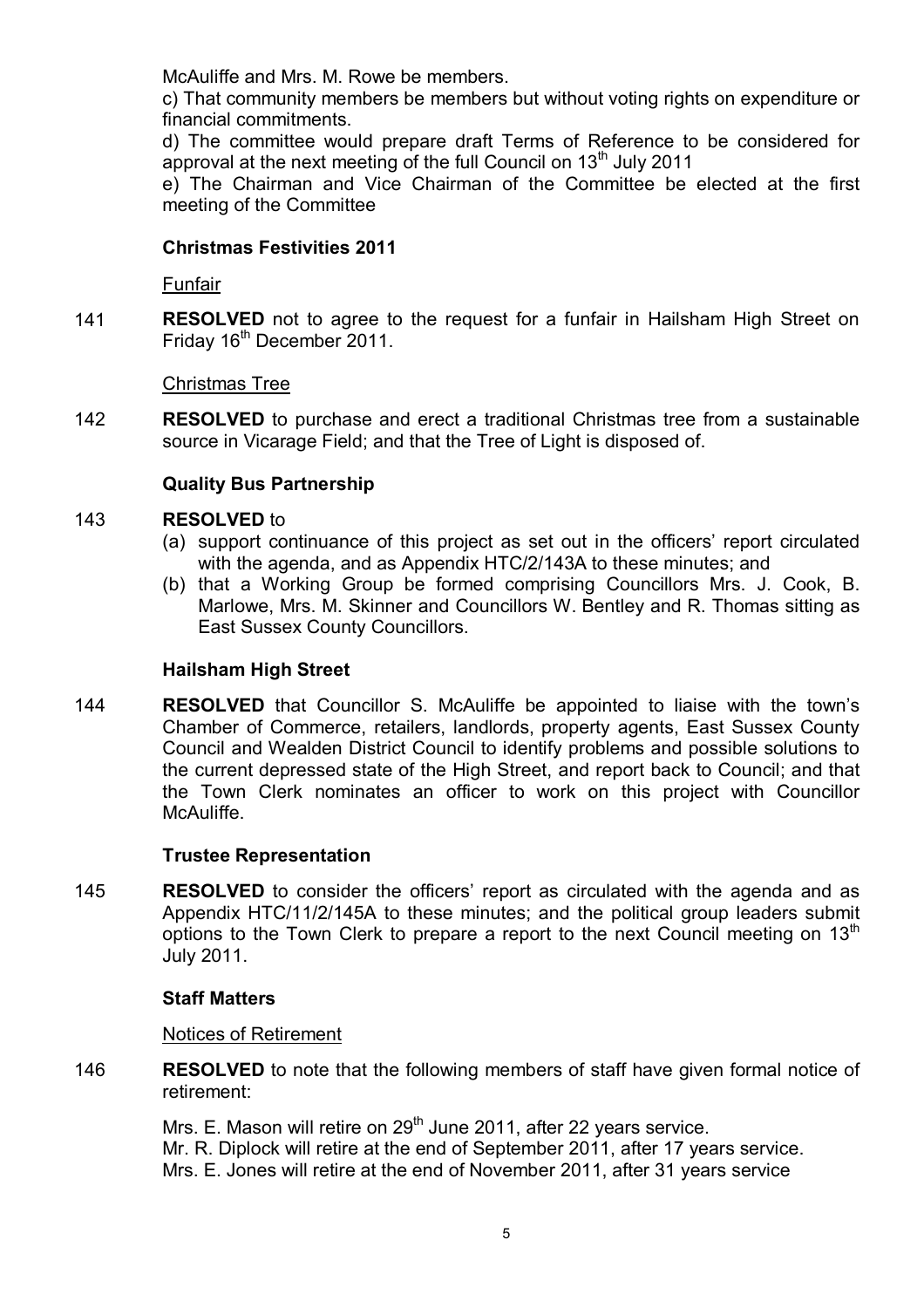#### **Staff Administration Panel**

- 148 **RESOLVED** that, in accordance with Standing Order No.24, a Staff Administrative Panel be appointed
	- (a) Comprising group leaders and the Chairman and Vice Chairman of the Council.
	- (b) The Chairman and Vice-Chairman of the Panel to be elected at the first meeting.
	- (c) Draft Terms of Reference to be prepared and submitted to full Council for approval.

### **Employee Consultation Group**

- 149.1 Members considered the Town Clerk's report as circulated with the agenda and appended to these minutes as Appendix HTC/11/2/149.
- 149.2 **RESOLVED** to agree the Town Clerk's report circulated with the agenda and appended to these minutes as Appendix HTC/11/2/149.

### **SUSTAINABLE COMMUNITIES ACT 2007 AND 2010**

150.1 An email from Steve Shaw of Local Works, National Co-ordinator promoting the Sustainable Communities Act had been forwarded (and copied) to all council members on the 10<sup>th</sup> June 2011. The Town Clerk had received a further emailed request from a member of Leiston-cum-Sizewell Town Council in Suffolk to support that council's resolution as presented to the Suffolk Association of Local Councils on  $13<sup>th</sup>$  June 2011 and which is circulated as Appendix HTC/11/2/150A to these minutes.

#### 150.2 **RESOLVED** that

- (a) Hailsham Town Council sends a letter supporting the principle of the Leistencum-Sizewell resolution to the Minister at the Department of Communities,
- (b) the Chairman of the Council in consultation with the Town Clerk be delegated to draft a detailed response; and
- (c) £1,000 be set aside for a fighting fund.

#### **TOWN MAYOR'S REPORT**

151 The Chairman stated that the coming months would be a turbulent period. He thanked staff for being supportive in these unsettling times.

> The Chairman reported that he and Mrs. Jones (Trust Correspondent) had signed off the paperwork transferring the Hailsham Community Hall to Wealden District Council.

#### **COUNCILLORS' QUESTIONS/INFORMATION FORUM**

#### Youth Café

152 The Town Clerk circulated a mid-year report prepared by the Youth Co-ordinator, Andy Joyes on the work of the Youth Café. The report is attached as Appendix HTC/2/151A to these minutes.

#### **Festivals**

153 The Town Clerk drew member's attention to a proposal from an events company to commemorate the 750<sup>th</sup> anniversary of the signing of Hailsham's Charter in 2012. As this year is also Her Majesty the Queen's Diamond Jubilee she asked members